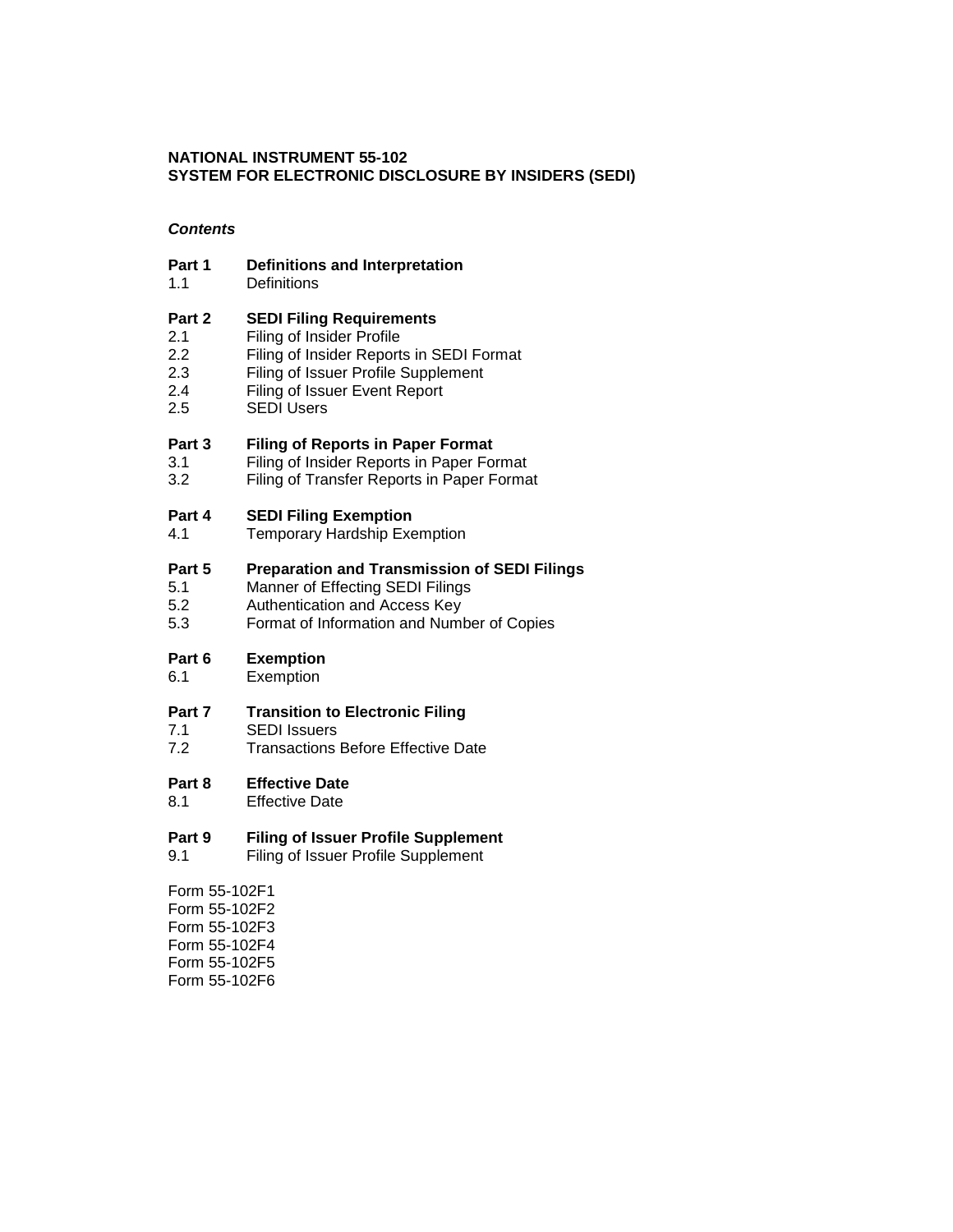#### **NATIONAL INSTRUMENT 55-102 SYSTEM FOR ELECTRONIC DISCLOSURE BY INSIDERS (SEDI)**

#### **PART 1 - DEFINITIONS AND INTERPRETATION**

#### **1.1 Definitions -** In this Instrument

"access key" means an alpha-numeric code issued by SEDI or the SEDI operator in respect of an insider that files an insider profile in SEDI format or in respect of a SEDI issuer that files an issuer profile supplement in SEDI format;

"class" includes a series of a class;

"filing agent" means a person or company that is authorized by a SEDI filer to make a SEDI filing on behalf of the SEDI filer;

"insider profile" means the information that is required under Form 55-102F1;

"insider report" means a report required to be filed under the insider reporting requirement;

"issuer event" means a stock dividend, stock split, consolidation, amalgamation, reorganization, merger or other similar event that affects all holdings of a class of securities of an issuer in the same manner, on a per share basis;

"issuer event report" means the information that is required under Form 55-102F4;

"issuer profile supplement" means the information that is required under Form 55-102F3;

"paper format" means information printed on paper;

"SEDI" means the online computer system providing for the transmission, receipt, review and dissemination of insider reports and related information filed electronically, which is known as the System for Electronic Disclosure by Insiders;

"SEDI filer" means a person or company that is required to make a SEDI filing in accordance with this Instrument;

"SEDI filing" means information that is filed under securities legislation or securities directions in SEDI format, or the act of filing information under securities legislation or securities directions in SEDI format, as the context indicates;

"SEDI format" means information entered electronically in SEDI using the SEDI software application located at the SEDI web site;

"SEDI issuer" means a reporting issuer, other than a mutual fund, that is required to comply with National Instrument 13-101 *System for Electronic Document Analysis and Retrieval (SEDAR)*, including a foreign issuer referred to under paragraph 2 of subsection 2.1(1) of that Instrument;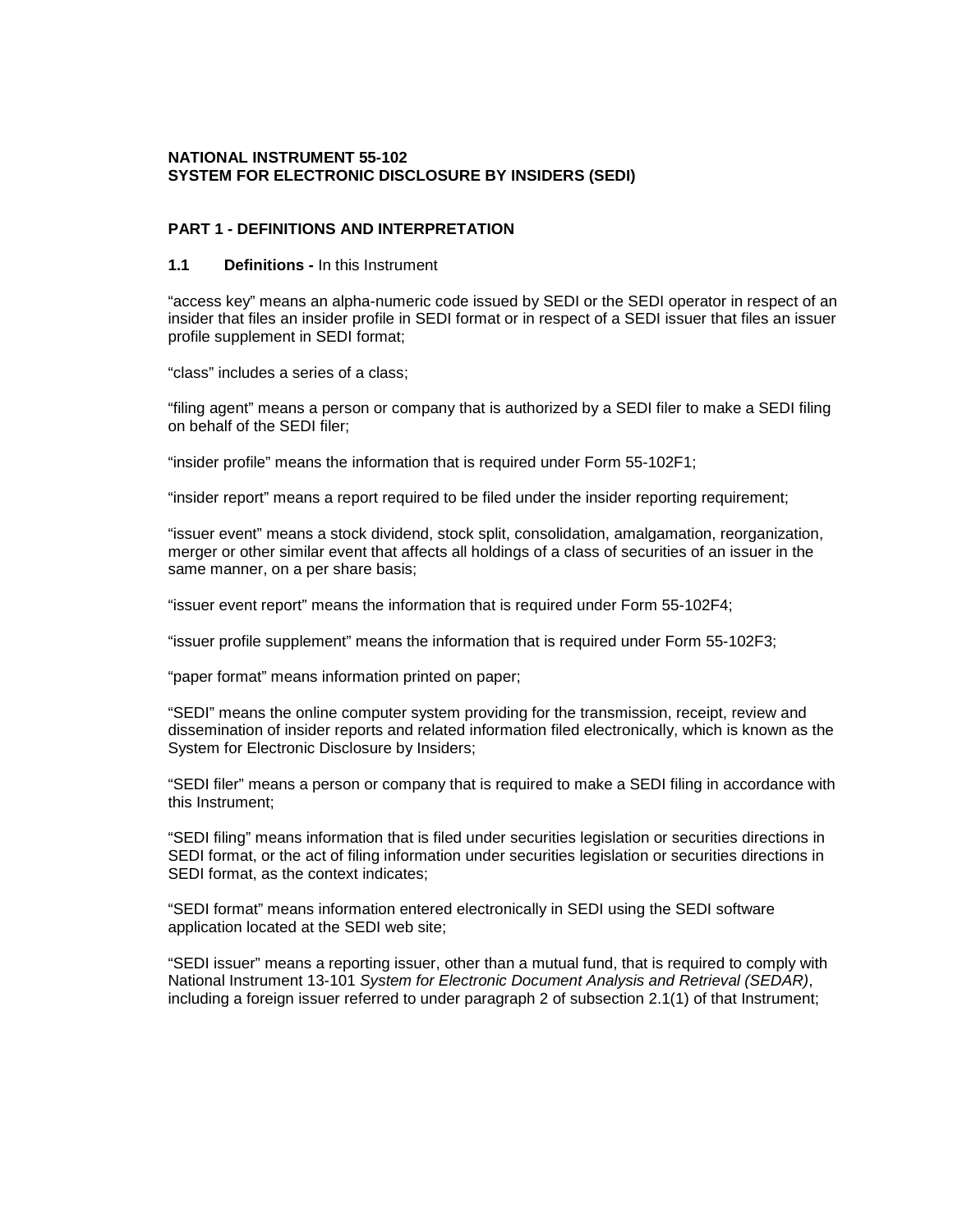"SEDI operator" means the Alberta Securities Commission or a successor appointed by the securities regulatory authority to operate SEDI;

"SEDI software application" means the software on the SEDI web site that provides SEDI users with the functionality to make SEDI filings;

"SEDI user" means an individual who has registered in accordance with subsection 2.5(2);

"SEDI web site" means the web site maintained by the SEDI operator for the filing of information in SEDI format;

#### "transfer report" means

(a) in Alberta, Saskatchewan, Ontario, Nova Scotia, or Newfoundland, a report required to be filed by an insider of a reporting issuer under securities legislation if the insider transfers securities of the reporting issuer into the name of an agent, nominee or custodian; or

(b) in Quebec, a report required to be filed by an insider of a reporting issuer under securities legislation if the insider registers or causes to be registered any security of the reporting issuer in the name of a third person;

"user registration form" means the information that is required under Form 55-102F5.

#### **PART 2 - SEDI FILING REQUIREMENTS**

#### **2.1 Filing of Insider Profile**

(1) An insider of a SEDI issuer shall file an insider profile or an amended insider profile in SEDI format before the insider files an insider report in SEDI format in respect of that SEDI issuer.

(2) An insider profile shall contain the information required under Form 55-102F1.

(3) An insider that has filed an insider profile under subsection (1) shall file an amended insider profile in SEDI format containing the information required under Form 55-102F1

(a) if there is a change in the insider's name or the insider's relationship to any SEDI issuer disclosed in the insider's most recently filed insider profile, or if the insider ceases to be an insider of any such SEDI issuer, within 10 days after the occurrence of the event, or

(b) if there has been any other change in the information disclosed in the insider's most recently filed insider profile, at the time that the insider next files an amended insider profile or an insider report in SEDI format.

(4) An insider that is required to file an insider profile in SEDI format shall not file more than one insider profile.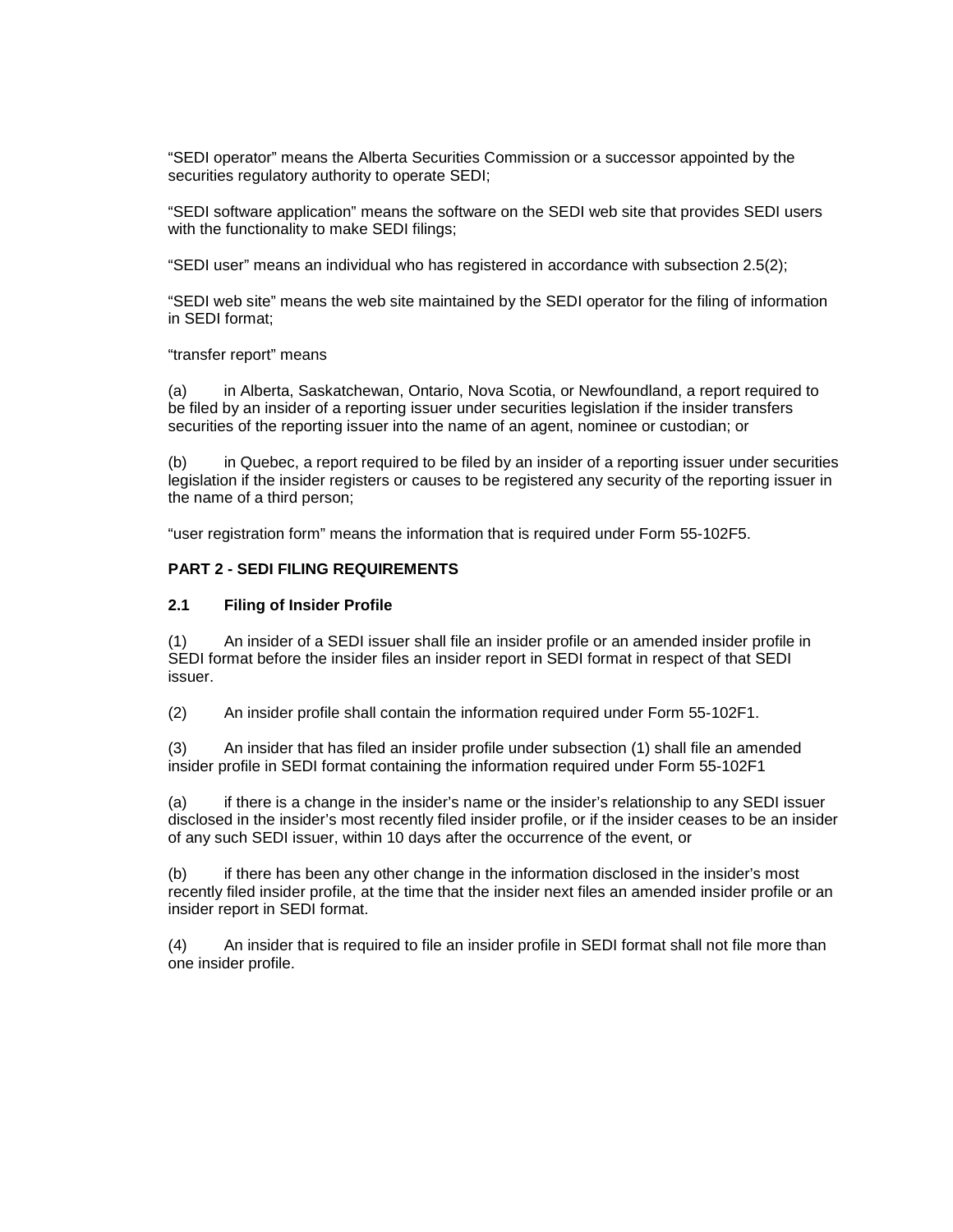# **2.2 Filing of Insider Reports in SEDI Format**

(1) An insider of a SEDI issuer that is required by securities legislation to file an insider report in that capacity shall file the insider report in SEDI format through a SEDI user.

(2) For greater certainty, a SEDI user under subsection (1) includes the insider if that insider becomes registered as a SEDI user on or before the time that the insider report is due to be filed.

(3) An insider report that is filed in SEDI format shall contain the information required under Form 55-102F2.

# **2.3 Filing of Issuer Profile Supplement**

(1) A SEDI issuer shall file an issuer profile supplement in SEDI format within three business days after the date that it becomes a SEDI issuer.

(2) An issuer profile supplement that is required to be filed under subsection (1) shall contain the information required under Form 55-102F3.

(3) A SEDI issuer shall file an amended issuer profile supplement in SEDI format immediately if

(a) the SEDI issuer issues any security or class of securities to any insider of the SEDI issuer, unless that issuance has already been disclosed in its issuer profile supplement;

(b) there is any change in the designation of any security or class of securities of the SEDI issuer disclosed or required to be disclosed in its issuer profile supplement;

(c) any security or class of securities of the SEDI issuer disclosed or required to be disclosed in its issuer profile supplement has ceased to be outstanding and is not subject to issuance at a future date; or

(d) there is any other change in the information disclosed or required to be disclosed in its issuer profile supplement.

## **2.4 Filing of Issuer Event Report**

(1) A SEDI issuer shall file an issuer event report in SEDI format no later than one business day following the occurrence of an issuer event.

(2) An issuer event report that is required to be filed under subsection (1) shall contain the information required under Form 55-102F4.

## **2.5 SEDI Users**

(1) An individual who is a SEDI filer, a filing agent, or an authorized representative of a SEDI filer or filing agent, may use SEDI for the purpose of making SEDI filings.

(2) Before using SEDI to make SEDI filings, an individual referred to in subsection (1) shall register as a SEDI user by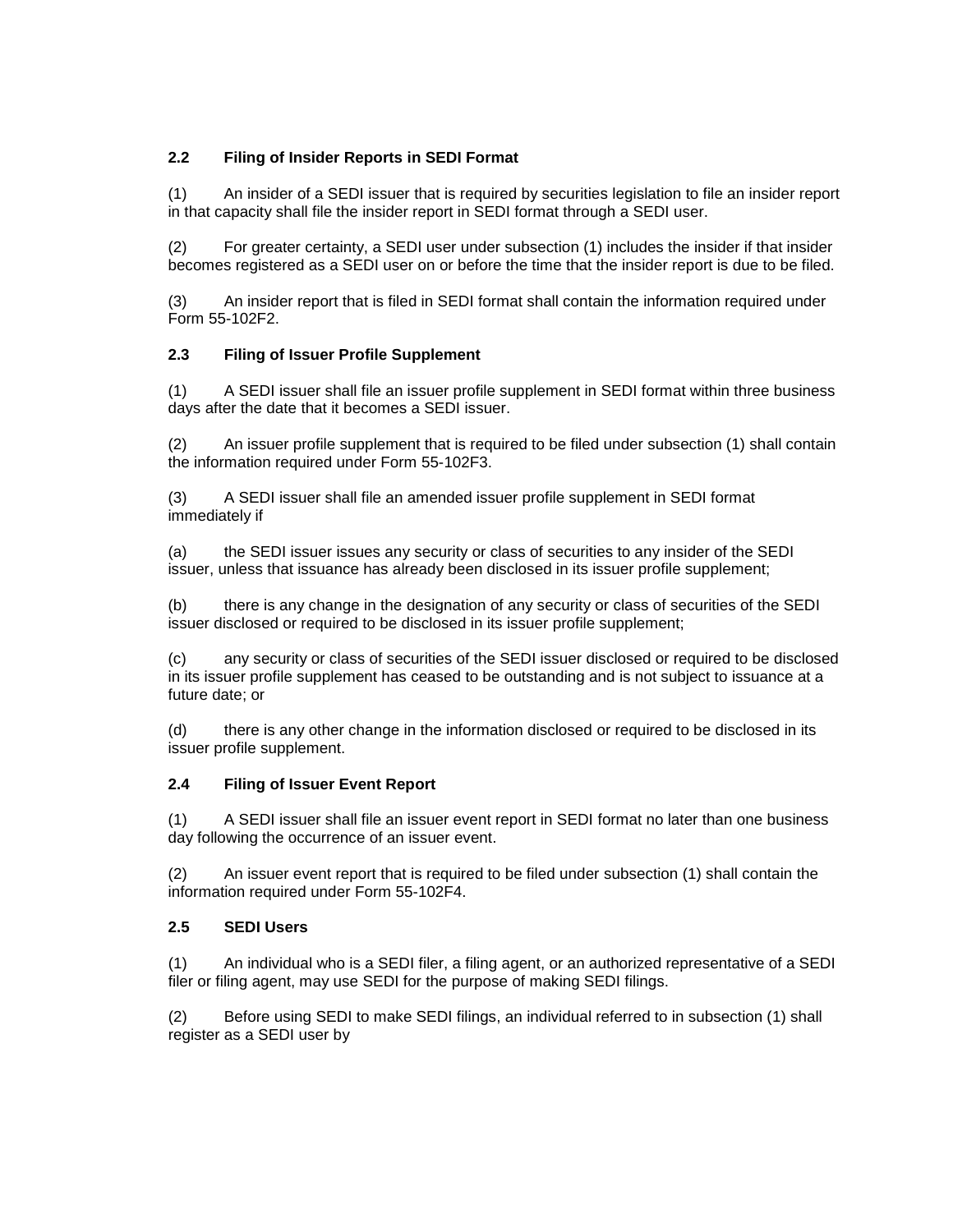(a) completing and submitting a user registration form in SEDI format; and

(b) delivering a copy of the completed user registration form in paper format to the SEDI operator for verification by the SEDI operator.

(3) A user registration form under subsection (2) shall contain the information required under Form 55-102F5 and the paper format copy of the user registration form under paragraph (2)(b) shall contain the manual or facsimile signature of the individual being registered.

(4) The paper format copy of the user registration form referred to in paragraph (2)(b) shall be delivered to the SEDI operator by prepaid mail, personal delivery or facsimile at the address or facsimile number indicated on the printed copy of Form 55-102F5, as applicable.

### **PART 3 - FILING OF REPORTS IN PAPER FORMAT**

#### **3.1 Filing of Insider Reports in Paper Format**

(1) An insider report that is not required to be filed in SEDI format under this Instrument shall be filed in paper format.

(2) An insider report that is required to be filed in paper format shall be prepared in accordance with Form 55-102F6, subject to any provision of securities legislation that permits the use of an alternative form of report in the particular circumstances.

(3) An insider report that is prepared in accordance with Form 55-102F6 shall be manually signed and shall be filed either

(a) by prepaid mail or personal delivery to the address of the securities regulatory authority set forth on Form 55-102F6; or

(b) by facsimile to the facsimile number of the securities regulatory authority set forth on Form 55-102F6.

#### **3.2 Filing of Transfer Reports in Paper Format**

(1) In Alberta, Saskatchewan, Ontario, Quebec, Nova Scotia, or Newfoundland, a transfer report shall be filed in paper format and shall be prepared in accordance with Form 55-102F6.

(2) A transfer report that is prepared in accordance with Form 55-102F6 shall be manually signed and shall be filed either

(a) by prepaid mail or personal delivery to the address of the securities regulatory authority set forth on Form 55-102F6; or

(b) by facsimile to the facsimile number of the securities regulatory authority set forth on Form 55-102F6.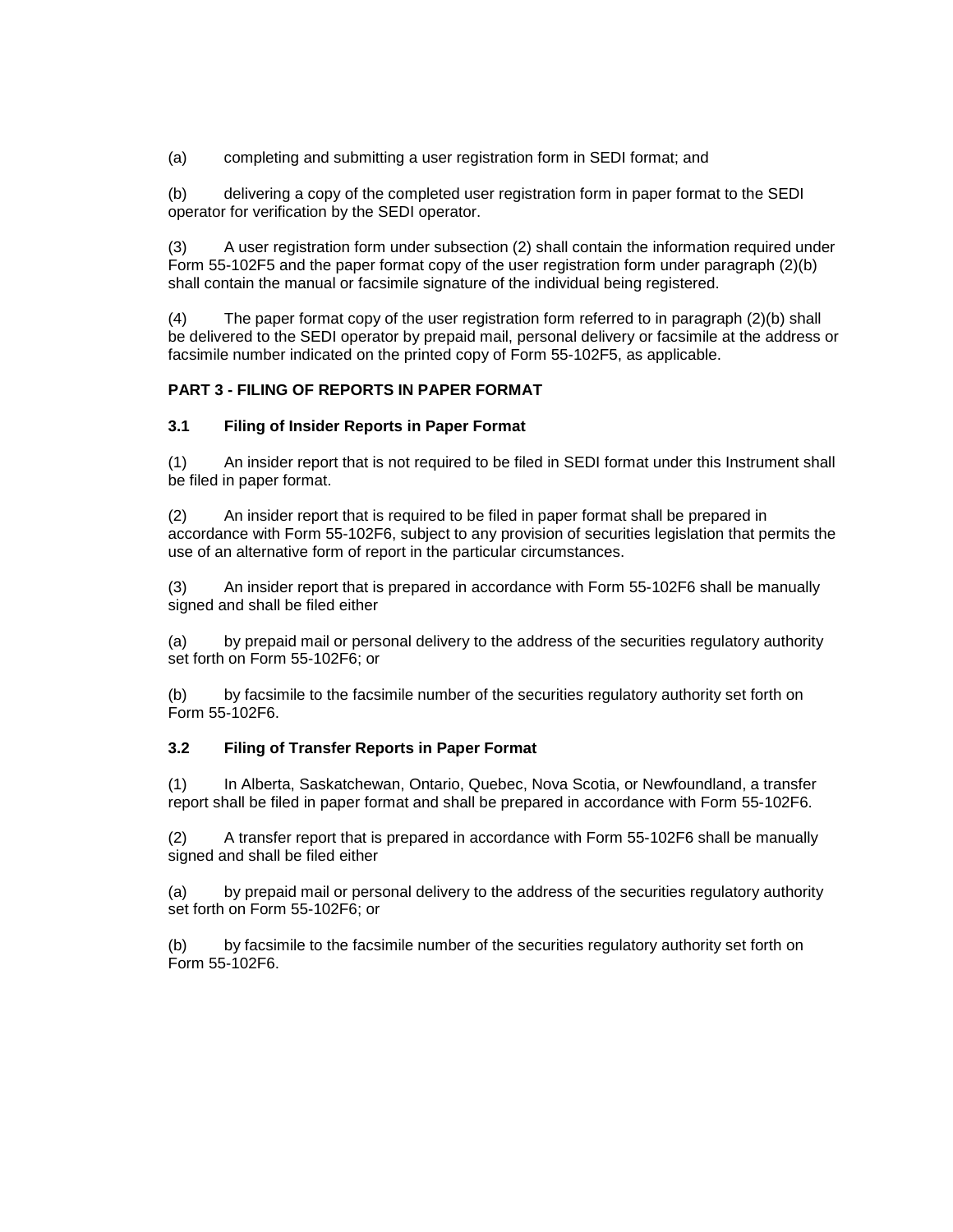# **PART 4 - SEDI FILING EXEMPTION**

# **4.1 Temporary Hardship Exemption**

(1) If unanticipated technical difficulties or failure by a SEDI issuer to file its issuer profile supplement prevent the timely submission of an insider report in SEDI format, a SEDI filer shall file the insider report in paper format as soon as practicable and in any event no later than two business days after the day on which the insider report was required to be filed.

(2) An insider report filed in paper format under subsection (1) shall be prepared in accordance with Form 55-102F6 and shall include the following legend in capital letters at the top of the front page:

IN ACCORDANCE WITH SECTION 4.1 OF NATIONAL INSTRUMENT 55-102 SYSTEM FOR ELECTRONIC DISCLOSURE BY INSIDERS (SEDI), THIS INSIDER REPORT IS BEING FILED IN PAPER FORMAT UNDER A TEMPORARY HARDSHIP EXEMPTION.

(3) The requirements of securities legislation relating to paper format filings of insider reports apply to a filing under subsection (1) except that signatures to the paper format document may be in typed form rather than manual format and an agent may sign the paper format document on behalf of an insider who is an individual without filing a completed power of attorney.

(4) If an insider report is filed in paper format in the manner and within the time prescribed in this section, the date by which the information is required to be filed under securities legislation is extended to the date on which the filing is made in paper format.

(5) If a SEDI filer makes a paper format filing under this section, the SEDI filer shall file the insider report in SEDI format as soon as practicable after the unanticipated technical difficulties have been resolved or the insider has become aware that the SEDI issuer has filed its issuer profile supplement, whichever is applicable.

(6) Despite subsection 2.1(3) and sections 2.3 and 2.4, if unanticipated technical difficulties prevent a SEDI filer from filing an issuer profile supplement, an amended issuer profile supplement, an issuer event report or an amended insider profile within the specified time, the SEDI filer shall file such document as soon as practicable after the unanticipated technical difficulties have been resolved.

## **PART 5 - PREPARATION AND TRANSMISSION OF SEDI FILINGS**

**5.1 Manner of Effecting SEDI Filings** - A SEDI filing shall be prepared and transmitted using the SEDI software application located at the SEDI web site.

**5**.**2 Authentication and Access Key** - When information is filed in SEDI format, the identity of the SEDI filer or the authority of the filing agent shall be authenticated by

(a) the use of the SEDI filer's username and password by the SEDI filer;

(b) the use of the SEDI filer's access key by the filing agent; or

(c) the use of the SEDI filer's username and password and SEDI filer's access key by the SEDI filer when first linking to the insider profile created by a filing agent.

**5.3 Format of Information and Number of Copies** - A requirement in securities legislation relating to the format in which a report or other information to be filed must be printed or specifying the number of copies of a report or other information that must be filed does not apply to a SEDI filing made in accordance with this Instrument.